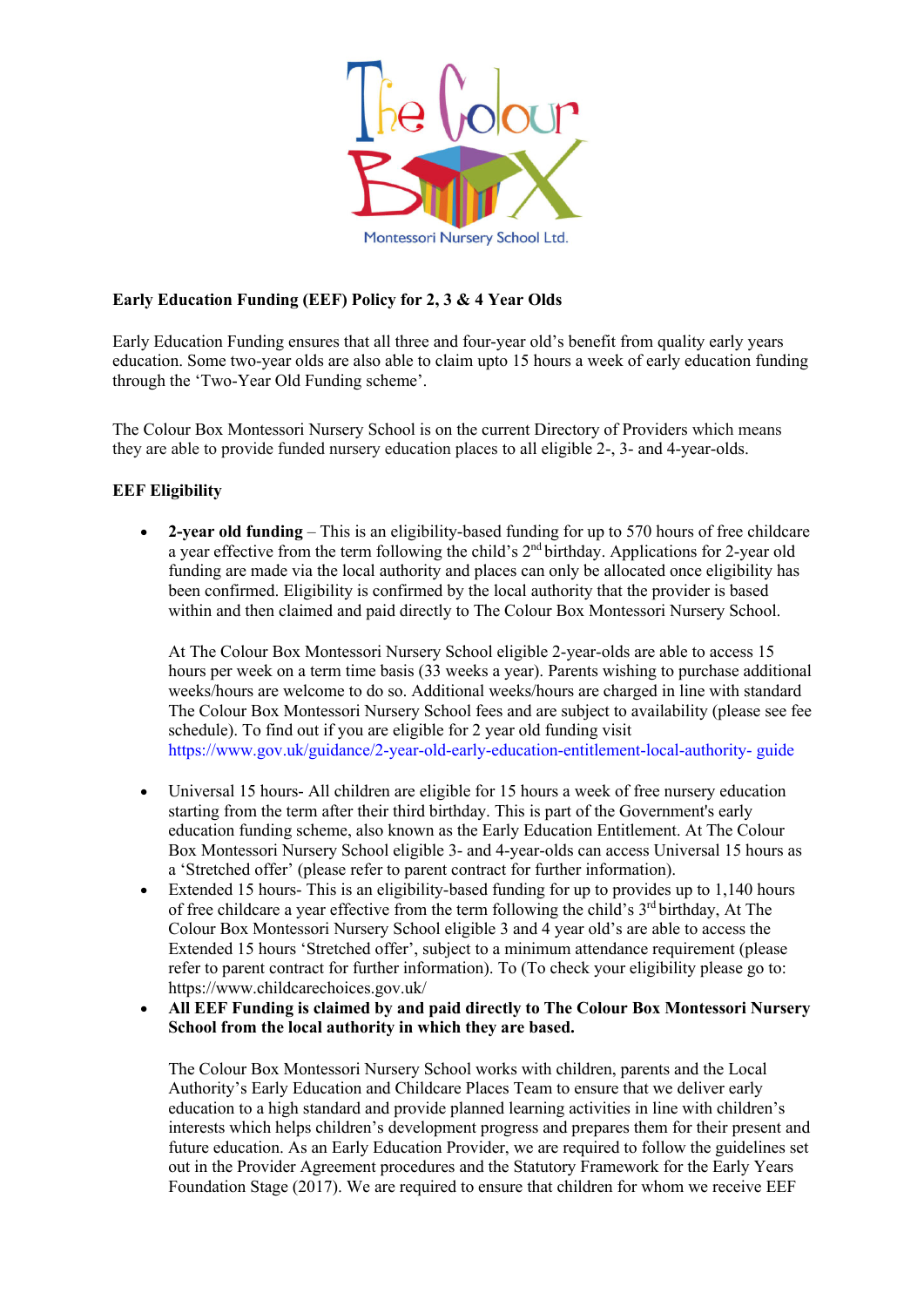

attend regularly and have an obligation to inform the Early Years and Childcare Sufficiency Team if children do not attend.

# **To comply with these requirements the nursery will:**

- Require you to complete an Early Education Funding Parental/Carer Declaration prior to your child starting an EEF funded place and each term thereafter.
- Require a copy of the EEF funding confirmation letter including the entitlement code.
- Need to be made aware if your child is claiming Early Education Funding at another setting.
- Require seeing a copy of the child's birth certificate
- Require the Parent's NI number

## **We will monitor children's attendance in the following ways:**

- We will ask you to contact the nursery to inform us if your child is going to be absent or late and the reasons for this
- We will make every attempt to contact you if the reason for the absence is unknown
- We will record reasons given for the absence, late arrival or early departure on the daily attendance register and monitor its frequency
- We expect that you inform the setting if your child will not be attending due to any reason, such as trips and holidays, etc.

## **Late Drop Offs and Early Pick Ups**

Where a parent consistently drops a child off late or collects a child early from their funded early education session we will try to establish the reason for this. It may be that we are able to offer you a more suitable session time to avoid this happening.

Please be aware Early Education Funding may be withdrawn where children's attendance including late drop off and early collection does not meet the required level.

## **Other Information**

- The nursery reserves the right to change a child's pattern of attendance giving a minimum of **one term' notice in writing** to the parent/guardian.
- Attendance of all children is monitored by the Local Authority through an internal audit.
- If there are exceptional circumstances which mean your child's attendance does not meet the minimum requirements, please talk to a member of the Management Team at The Colour Box.
- Nursery annual closing dates will be made available to all parents/guardians at the beginning of the academic year.
- There will be no exchange of Early Education Funded sessions due to the child's absence or closure days.
- Children only attending for the 2YO EEF sessions